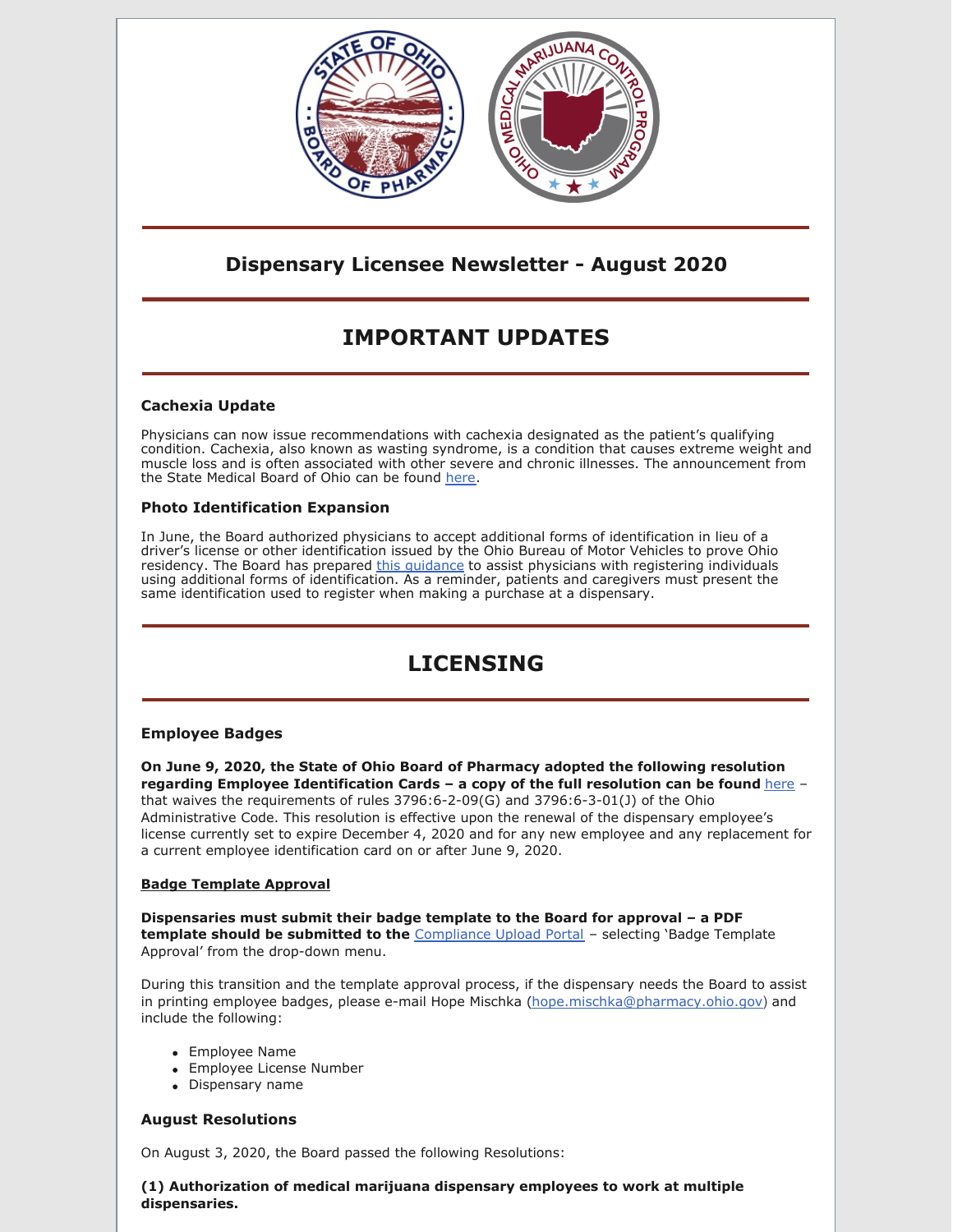*Pursuant to rule 3796:6-2-09 (B) of the Administrative Code, a licensed medical marijuana dispensary employee is authorized to work at any dispensary that was issued a certificate of operation by the Board and is under common ownership and control by submitting a Request to Work at More than One Dispensary Form.*

*An employee seeking to change employment to a dispensary that is not under common ownership and control must submit a Change of Employment Request Form and will be charged the respective employee application fee pursuant to rule 3796:6-5-01 of the Administrative Code.*

*In addition to the authorization granted in rule 3796:6-2-09 (B) of the Administrative Code, the Board hereby authorizes a licensed dispensary employee to work at a dispensary in which the employee was already employed, that is issued a new certificate of operation following a change of ownership. The employee is not required to submit a Change of Employment Request Form or pay an application fee.*

#### **(2) Medical Marijuana Dispensary Employee Renewal**

The State of Ohio Board of Pharmacy (Board) hereby waives the requirements in paragraphs (M) and (N) of rule 3796:6-2-07 and paragraph (K) of rule 3796:6-2-08 of the Administrative Code and hereby adopts the following resolution:

*A renewal application for an associated key employee, key employee, or support employee license shall be submitted no later than the expiration date listed on the employee's biennial license. Renewal applications shall be accepted no earlier than ninety days prior to the expiration date on a date determined by the Board's director of licensing.*

### **Change of Designated Representative**

The proper way to submit a change in DR is through eLicense using the form found on the MMCP website, titled "Dispensary Change of Designated Representative." A DR change should not come through the portal via a Temporary Authority Form.

# **COMPLIANCE**

#### **Monitoring, Surveillance and Security Requirements**

As a reminder, dispensaries are required to maintain security policies and procedures. A list of what shall be maintained (not limited to) is within O.A.C. 3796:6-3-16. Below is an example of some of the procedures:

- Keep all locks and security equipment in good working order and operational at all times. All security equipment must be inspected and tested at regular intervals, not to exceed thirty calendar days from the previous inspection and test to ensure the systems remain functional. A dispensary must maintain a log documenting such inspections and tests;
- Keep all safes, vaults and any other equipment or medical marijuana storage areas securely locked and protected;
- Prohibit keys, if applicable, from being left in locks or stored or placed in a location accessible to persons other than specifically authorized personnel;
- Prohibit accessibility of security measures, including combination numbers, passwords or electronic or biometric security systems to persons other than persons specifically authorized in accordance with this division.

# **DISPENSARY OPERATIONS**

#### **Vaporizer Device Guidance Update**

The May newsletter included guidance regarding vaporizing devices that require cartridges to include the following instructions, "(1) that the device shall not be modified by the purchaser or used with batteries not specifically intended for that device rendering it unable to meter the doses, and (2) that modifying or using this device in a manner not designed or intended may result in grounds for discipline." In response to feedback from patients, the board has determined the following instructions would be sufficient, "(1) that the device shall not be modified by the purchaser or used with batteries not specifically intended for that device rendering it unable to meter the doses, and (2) that modifying or using this device in a manner not designed or intended **is inconsistent with**